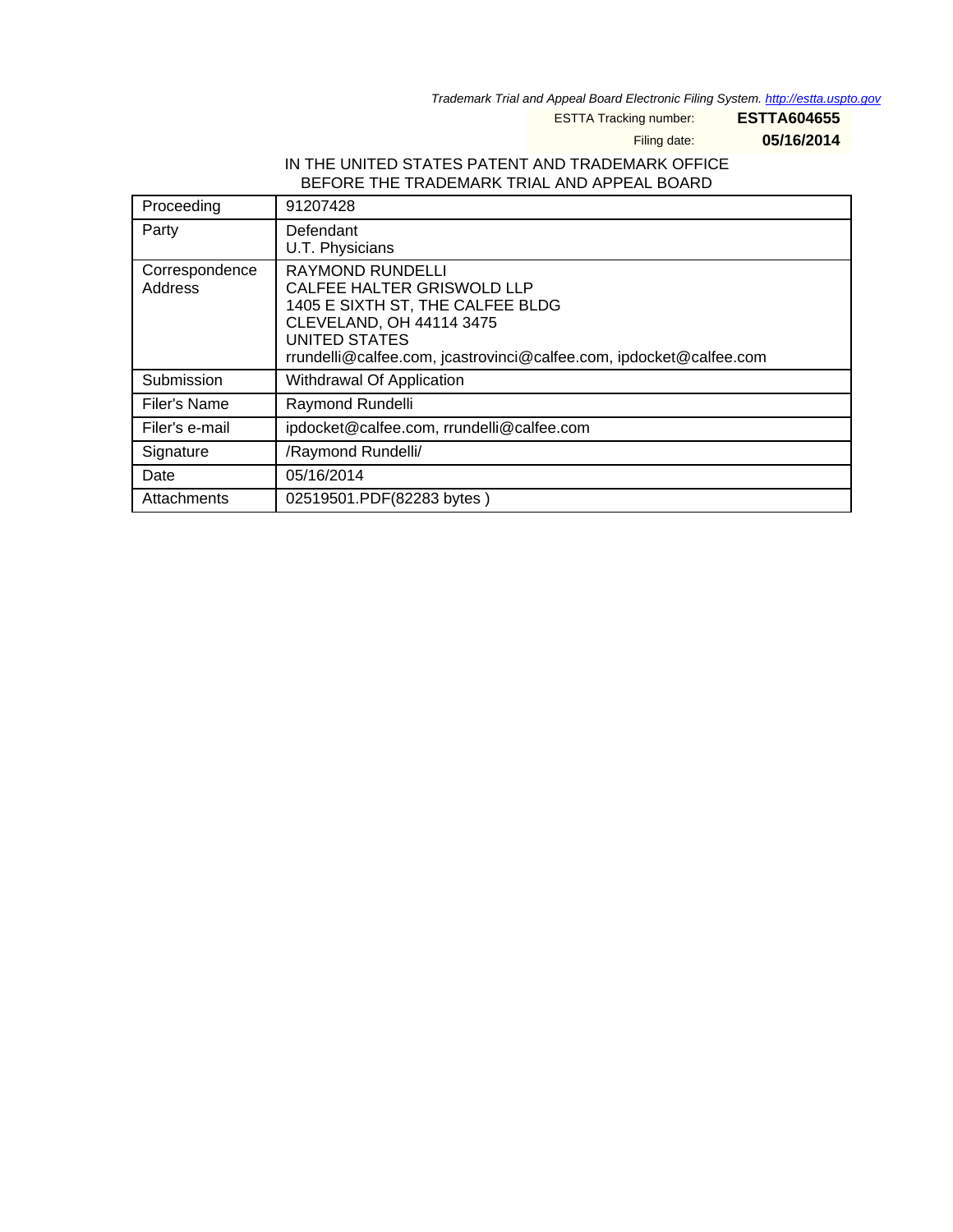## **IN THE UNITED STATES PATENT AND TRADEMARK OFFICE BEFORE THE TRADEMARK TRIAL AND APPEAL BOARD**

In the Matter of Application Serial No. 85/431,881 Published in the Official Gazette on September 11, 2012

| TEXAS CHILDREN'S HOSPITAL, INC., |                           |
|----------------------------------|---------------------------|
| Opposer,                         |                           |
| v.                               | Opposition No. 91/207,428 |
| U.T. PHYSICIANS,                 |                           |
| plicant.                         |                           |

## **EXPRESS ABANDONMENT OF APPLICATION**

Pursuant to 37 C.F.R. Section 2.68, Applicant hereby expressly abandons the above-

referenced application.

Respectfully submitted,

/Raymond Rundelli/ Raymond Rundelli Jennifer B. Wick CALFEE, HALTER & GRISWOLD LLP 1405 East Sixth Street The Calfee Building Cleveland, Ohio 44114 Phone: 216-622-8200 Fax: 216-241-0816 E-Mail: rrundelli@calfee.com jwick@calfee.com

Attorneys for Applicant